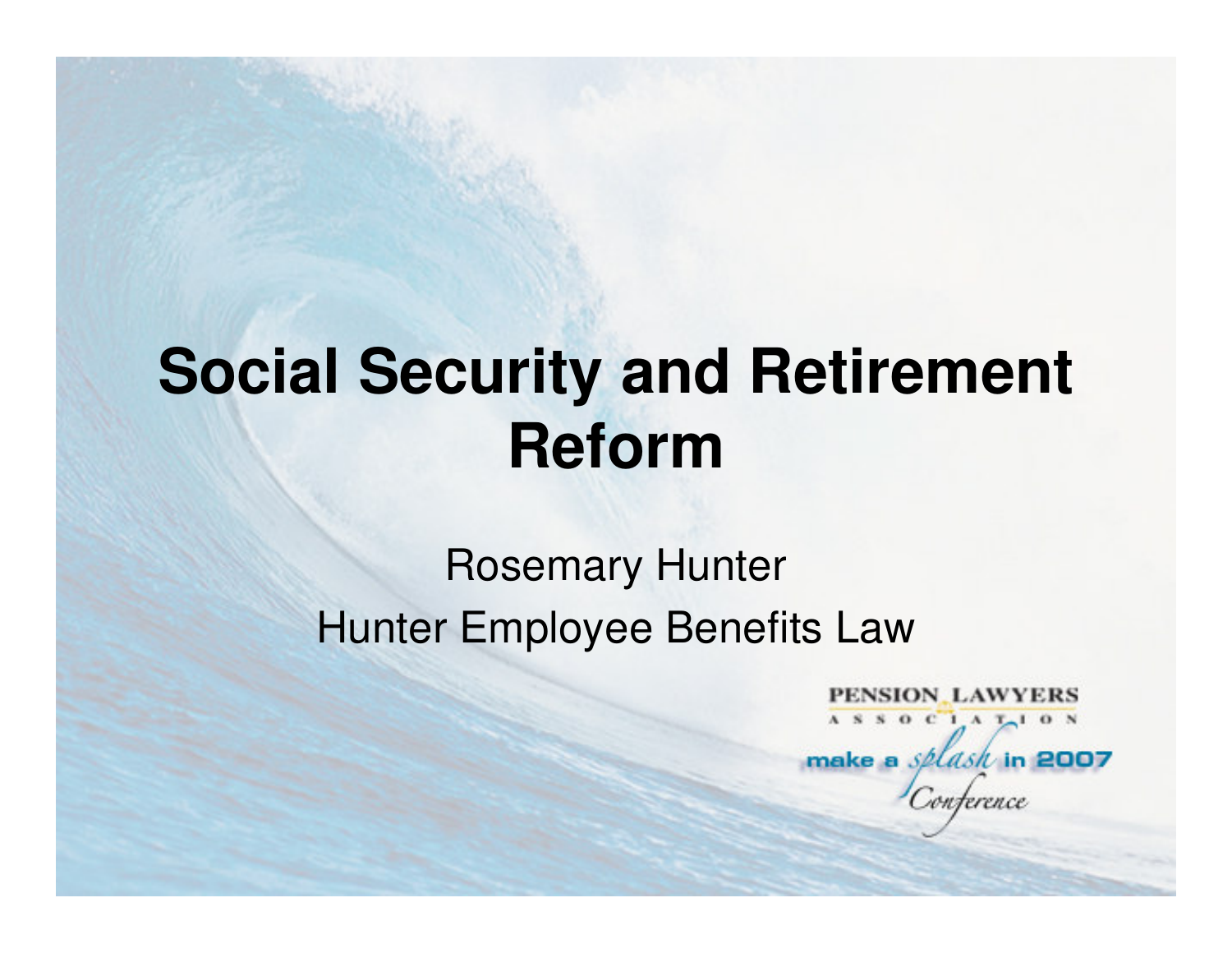### "It's the biggest reform of economic policy since 1994."

Financial Mail, 2 March 2007

PENSION\_LAWYERS ASSOCIAT<sub>1</sub> ON make a *splask* in 2007 wterence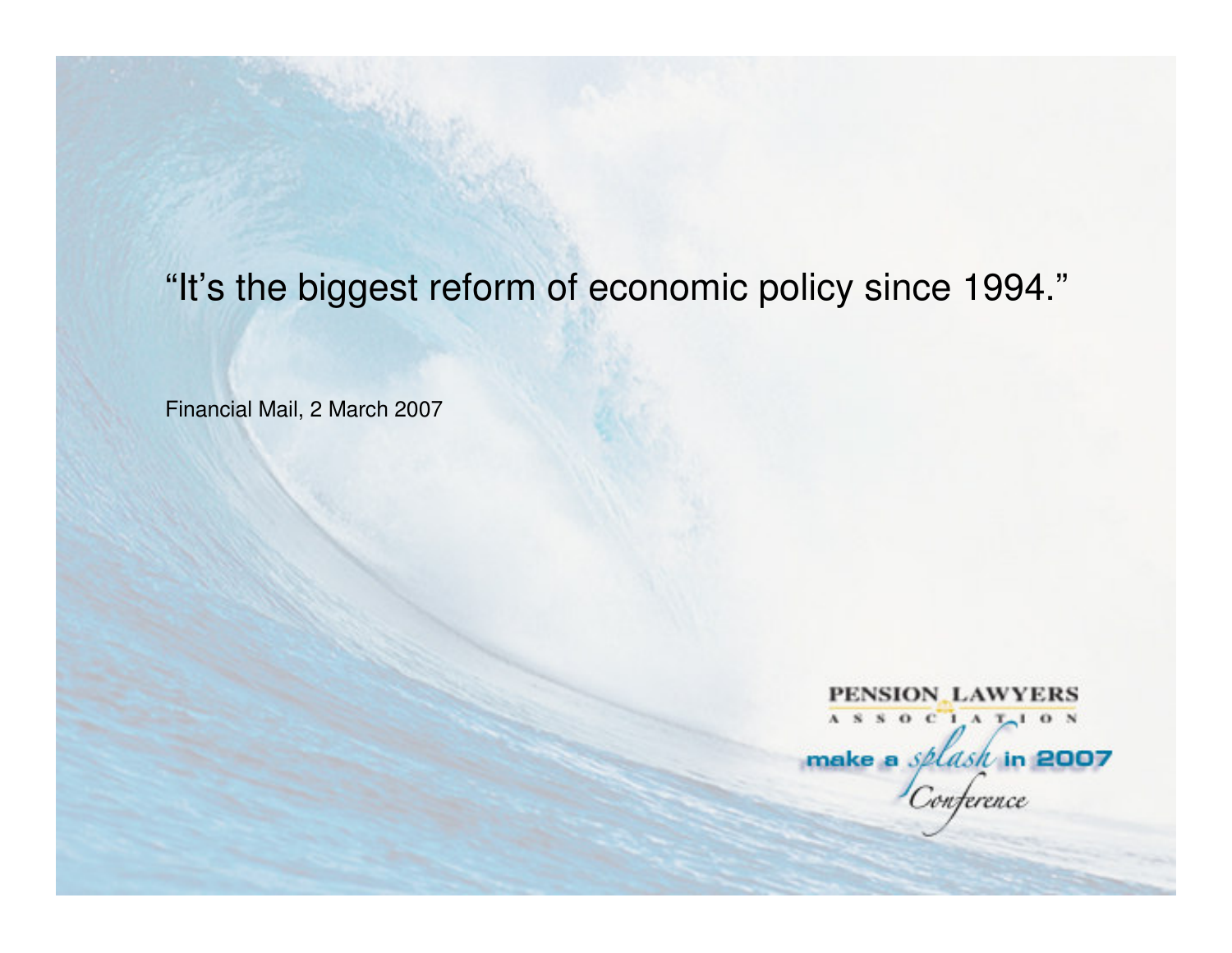"How ordinary people's income security beyond their working years is provided for is a primary expression of society's long-term institutional stability, integrity and social solidarity."

Second Discussion Paper at para 23.

PENSION LAWYERS ASSOCIATION make a *splask* in 2007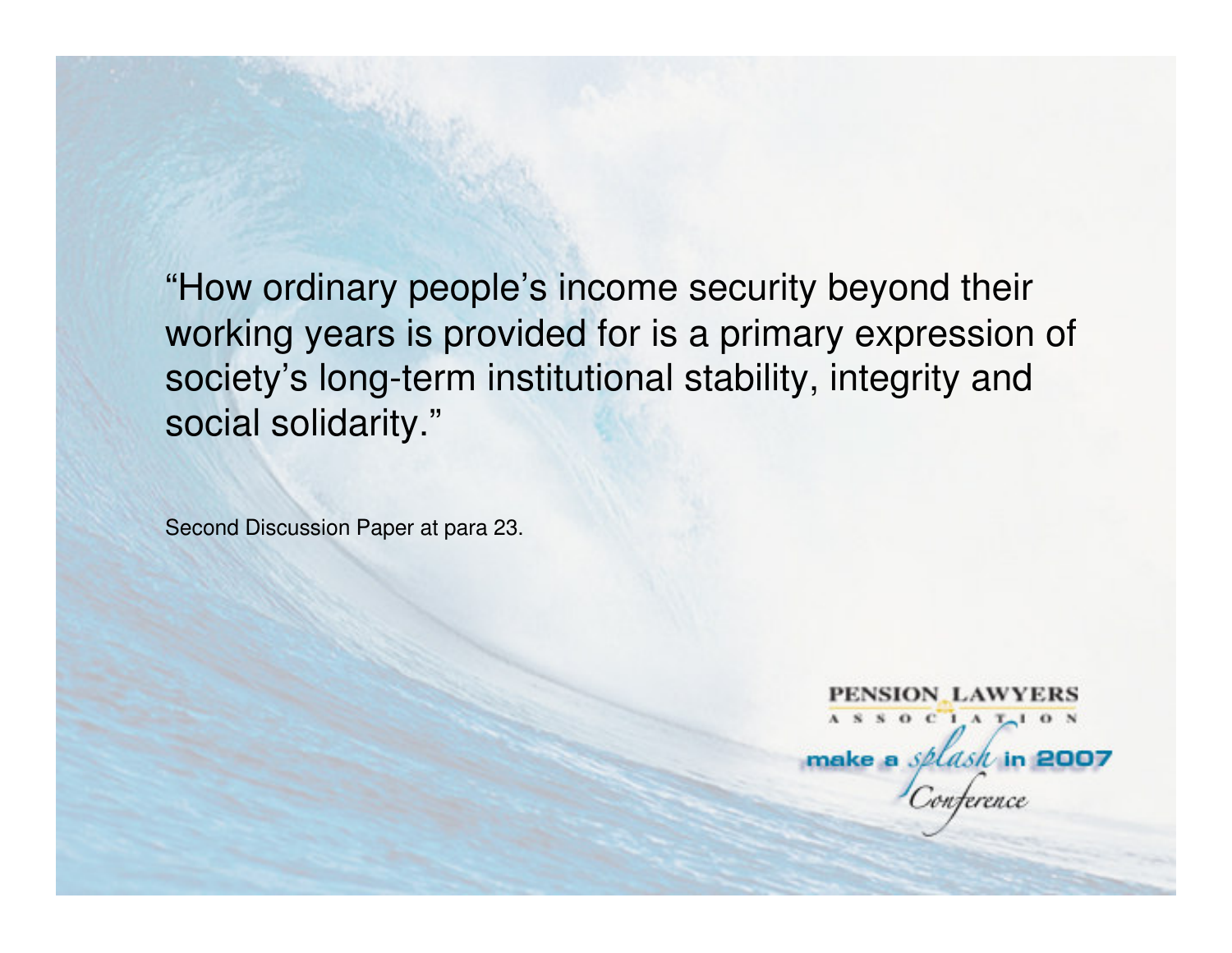### **Government Objectives**

□ Ensure basic standard of living for the old, unemployed<br>exidention through redistributive measures or disabled through redistributive measures.

□ Encourage savings for income replacement in these circumstances through long-term insurance arrangements.

> PENSION LAWYERS  $A S S 0 C 1 A T<sub>1</sub> 0 N$ make a *splash* in 2007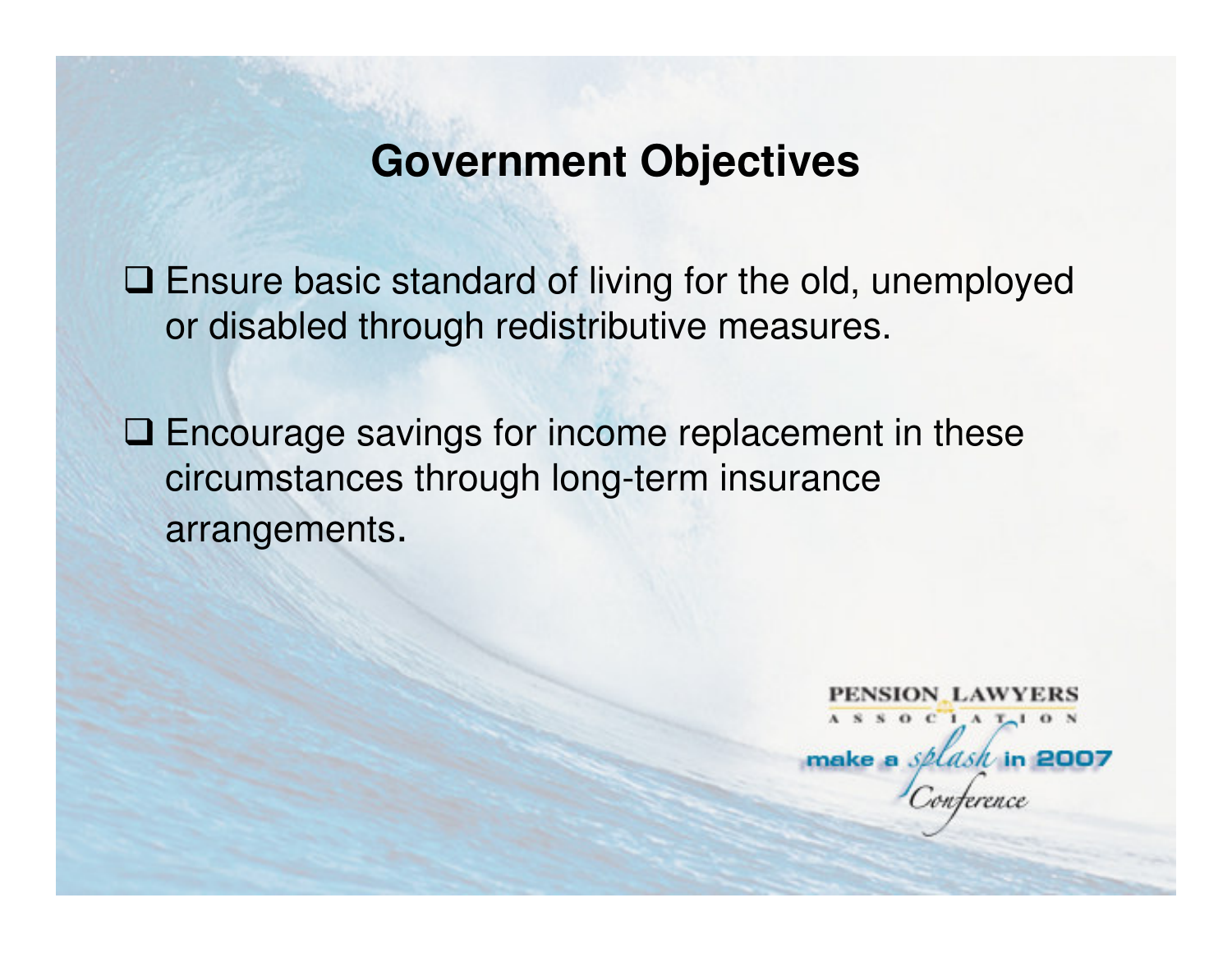### **Proposal 1: SOAP for all**

□ Continuation of government-funded grants for the alderly disabled children and care givers elderly, disabled, children and care-givers.

□ Modification or elimination of the means test.

PENSION LAWYERS ASSOCIATION make a *splash* in 2007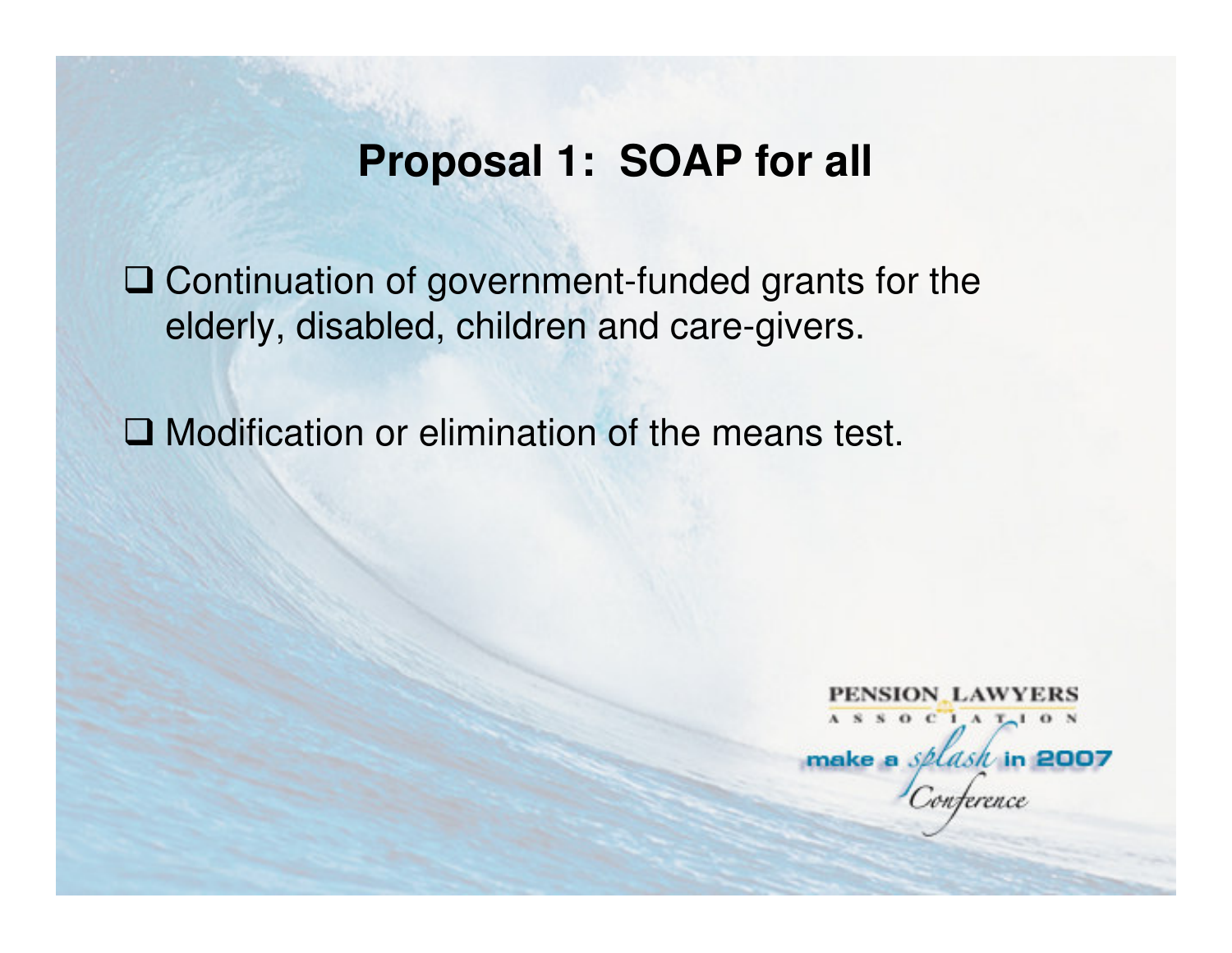### **Proposal 2: Wage subsidy**

Graduated wage subsidy for employers of lowincome employees.

**PENSION LAWYERS** ASSOCIATION make a *splask* in 2007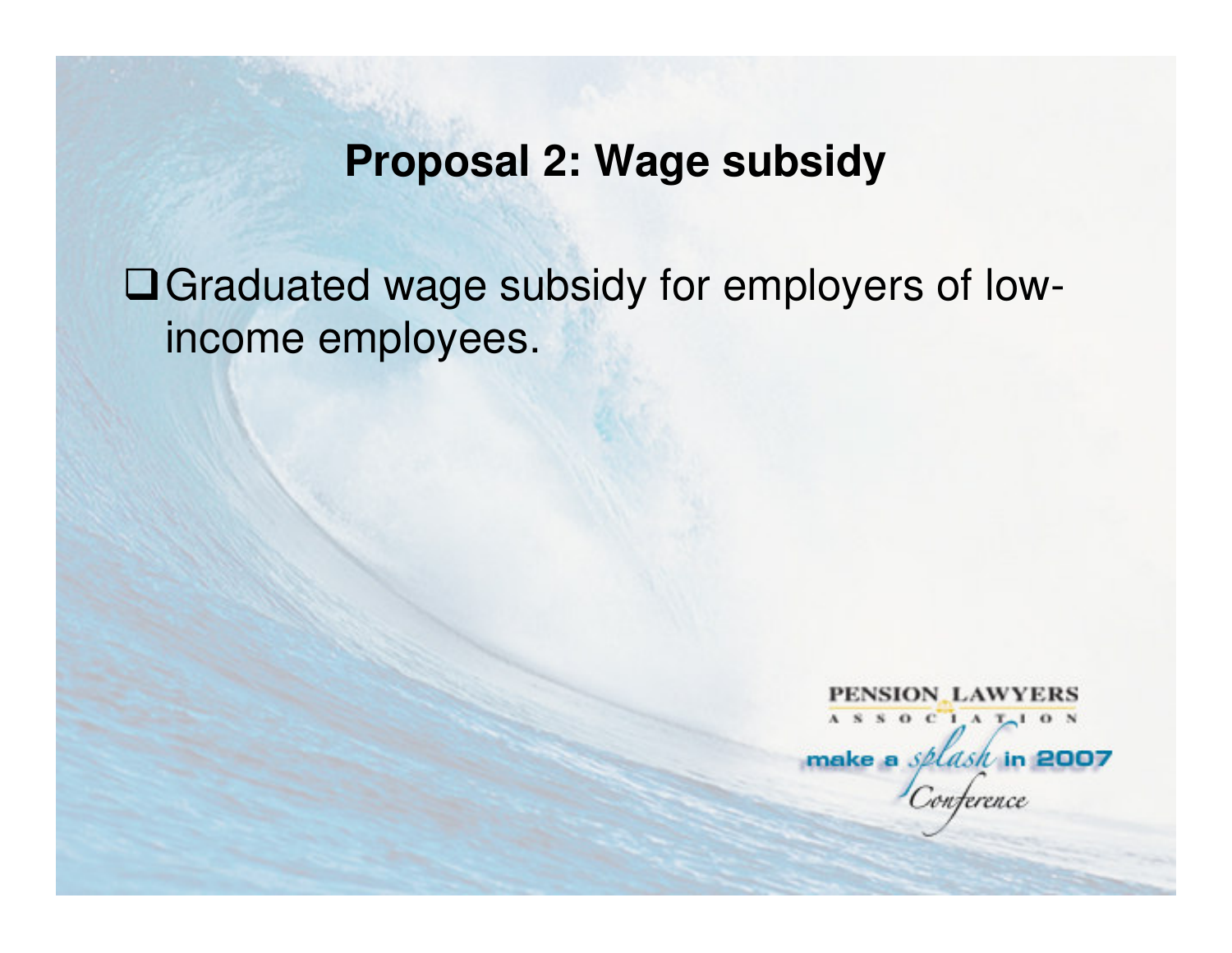### **Proposal 3: National social security fund**

□ Compulsory contributions by all formal sector employees.

Contributions of between 11.5% and 15% of pre-tax wages up to threshold of R60 000 p.a. Wage subsidy to fund contributions for those earning less than R43 000.

## **Benefits:**

- **Q** basic retirement funding;
- **Q** Unemployment and disability insurance;
- **□ Road accident and workplace compensation.**

 $S$  O C I A T<sub>-1</sub> O N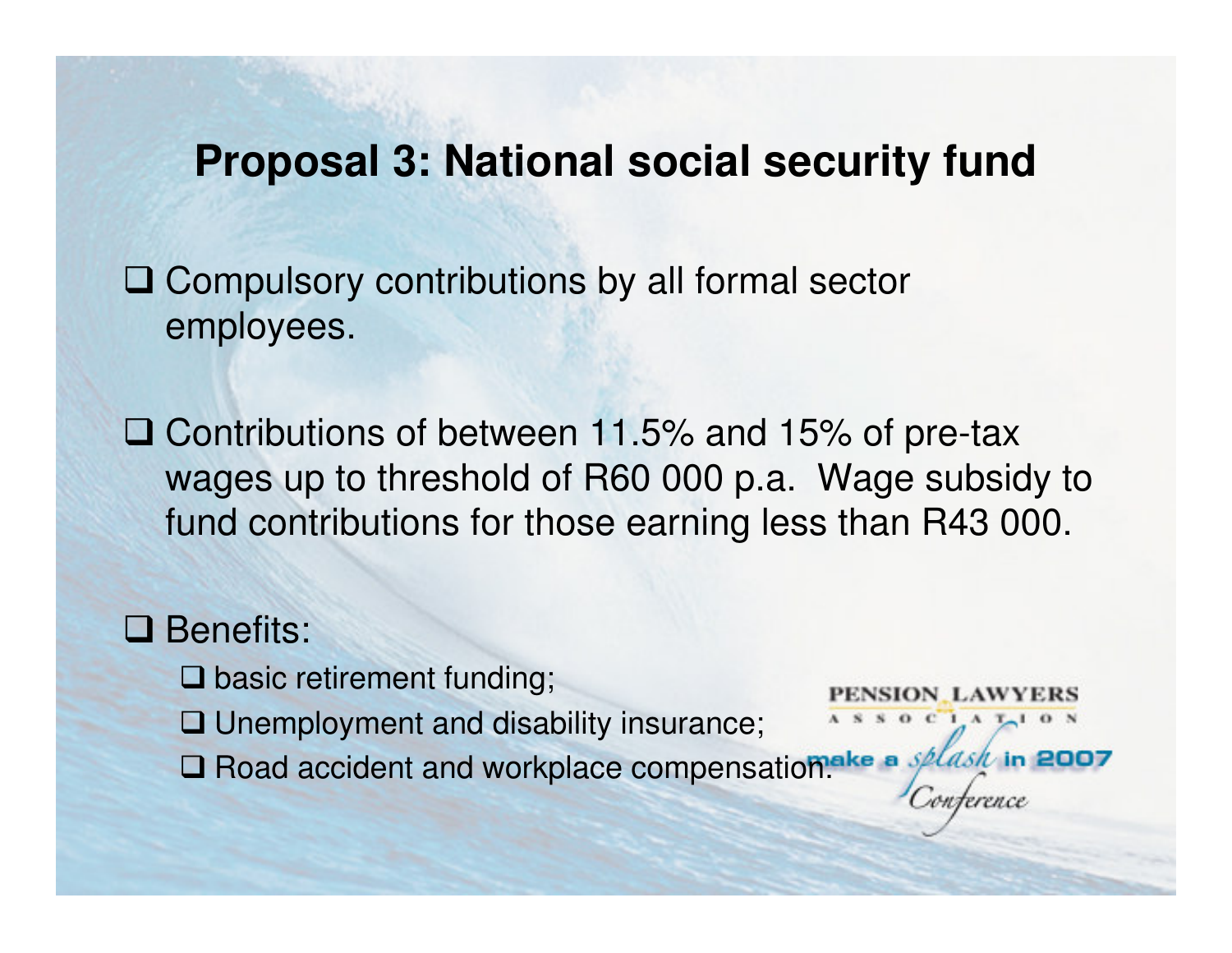### **Proposal 4: Compulsory contributions to occupational or individual retirement fund**

- These contributions should allow members to save for post-retirement income at a rate that is reasonable in relation to their pre-retirement income.
- Government does recognise the value of the retirement funding industry.
- But it wants funds to allow transfers to the new national social security fund.VSION LAWYERS

 $S$  O C  $I$  A  $T-1$  O N

make a splash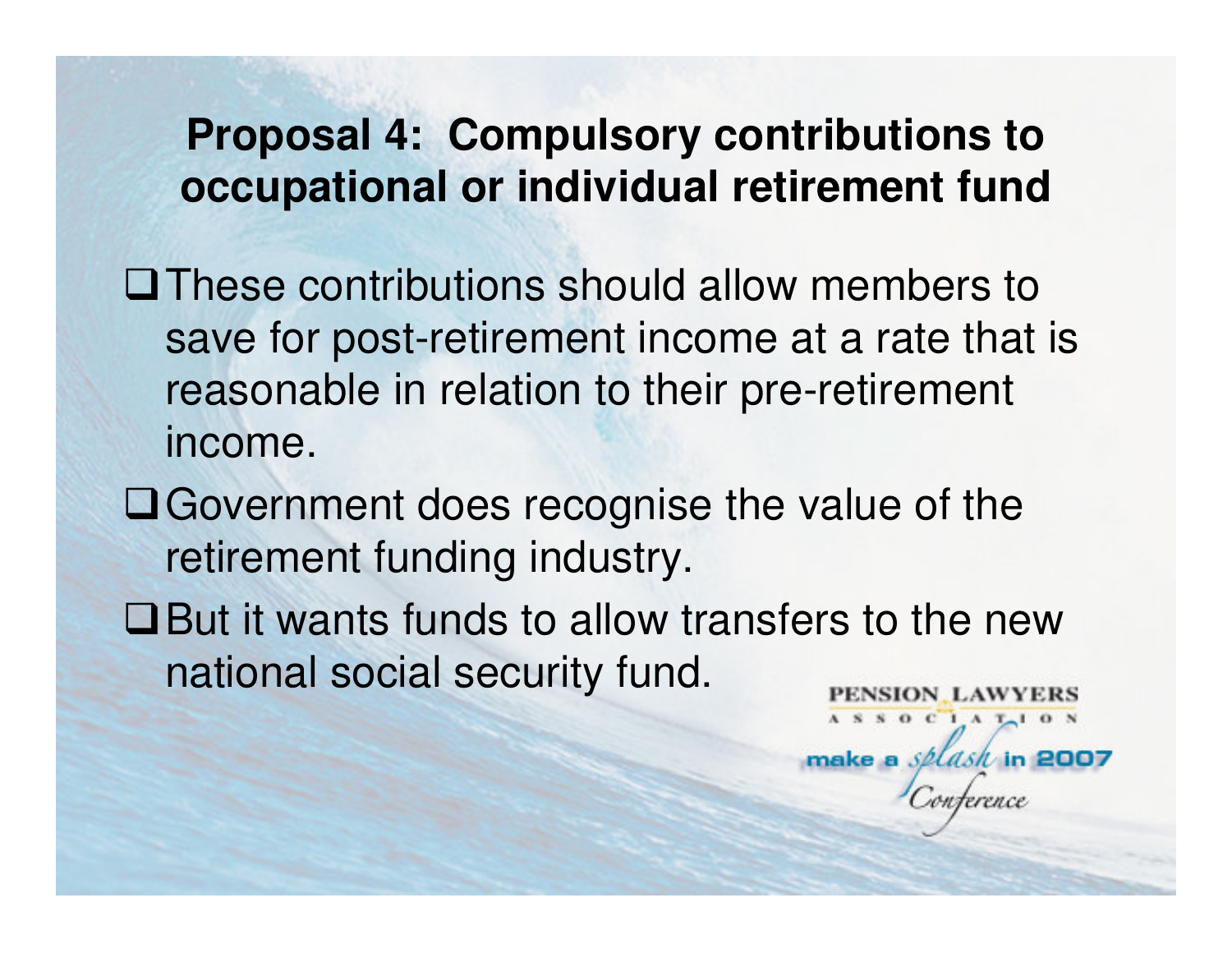### **Proposal 5: Additional voluntary contributions to occupational or individual retirement funds**

These contributions will be tax-incentivised up to a monetary cap.

PENSION\_LAWYERS  $A S S 0 C 1 A T<sub>1</sub> 0 N$ make a *splash* in 2007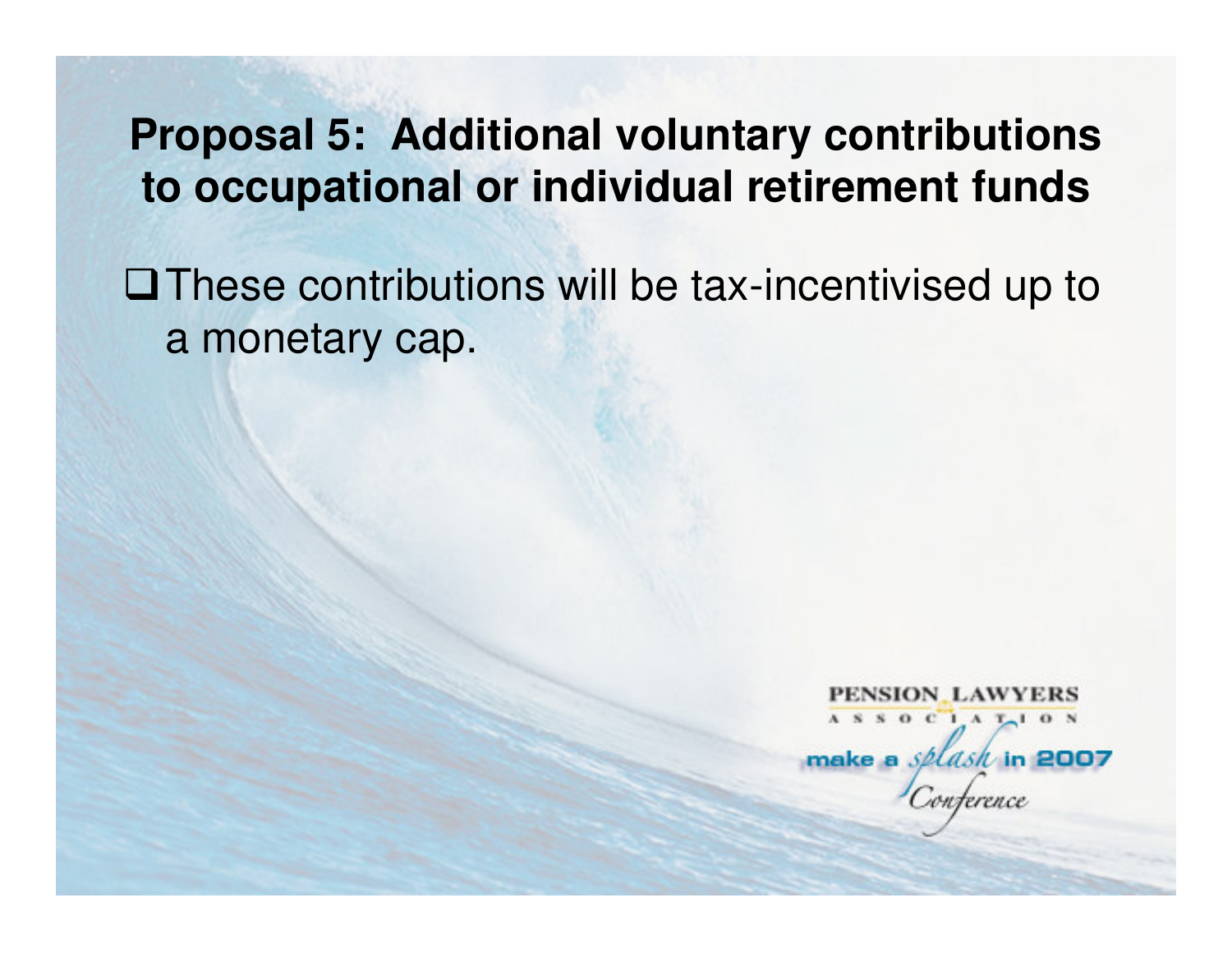### **To facilitate effective competition**

Increased transparency and disclosure;

- $\Box$ Intermediary incentives to be aligned with interests of client;
- $\Box$  Regulatory barriers to entry of new players to be removed;
- **Outary** Transfers to be allowed without excessive penalties.

NSION LAWYERS  $S$  O C I A T<sub>r</sub> I O N make a splash in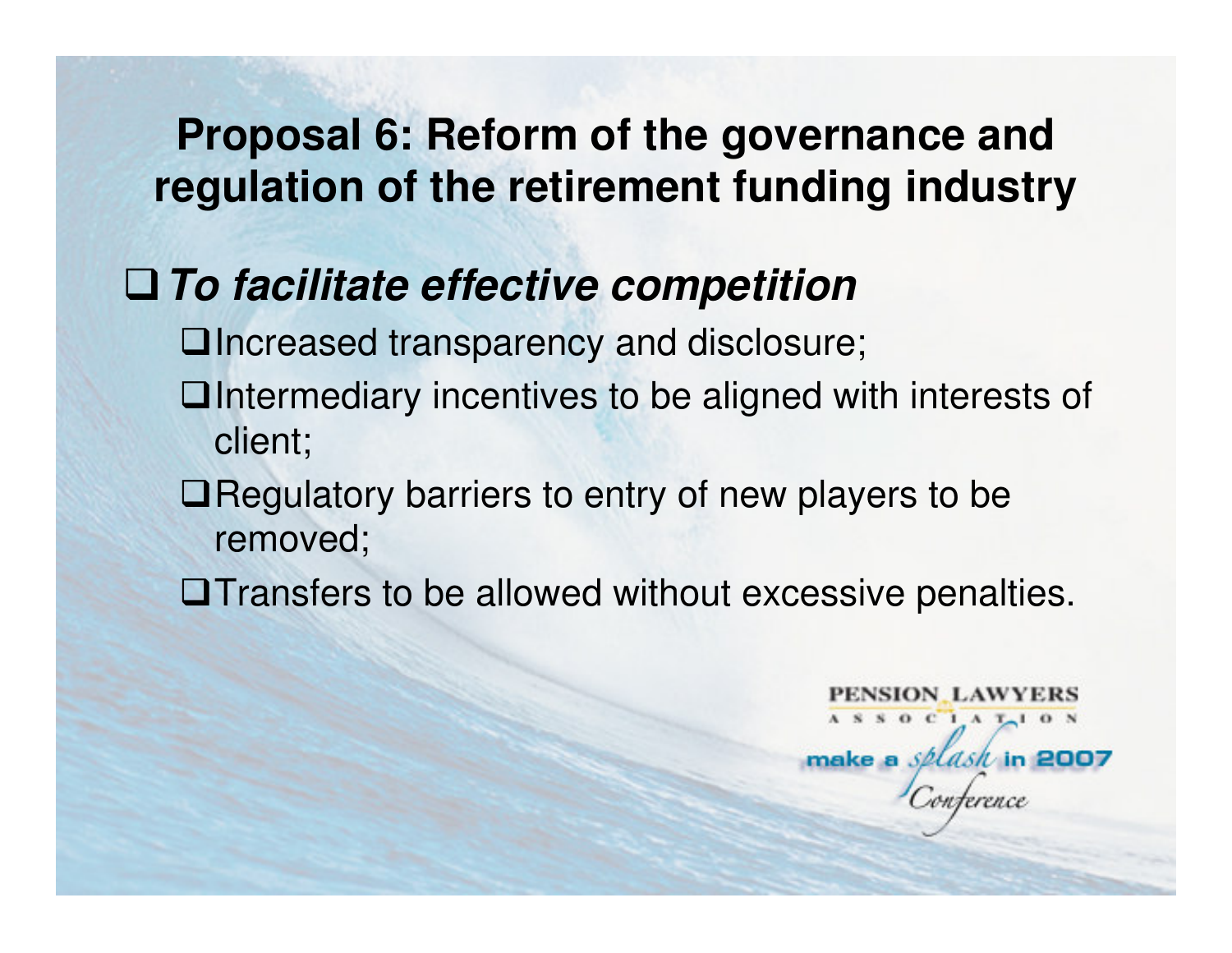### **To achieve economies of scale**

**□Introduction of accreditation standards to encourage** or compel consolidation;

**To improve social security□Funds to be allowed to provide – QFuneral benefits;** Short-term disability cover;Post-retirement medical aid funding.

NSION LAWYERS  $S$  O C I A T<sub>-1</sub> O N make a selash in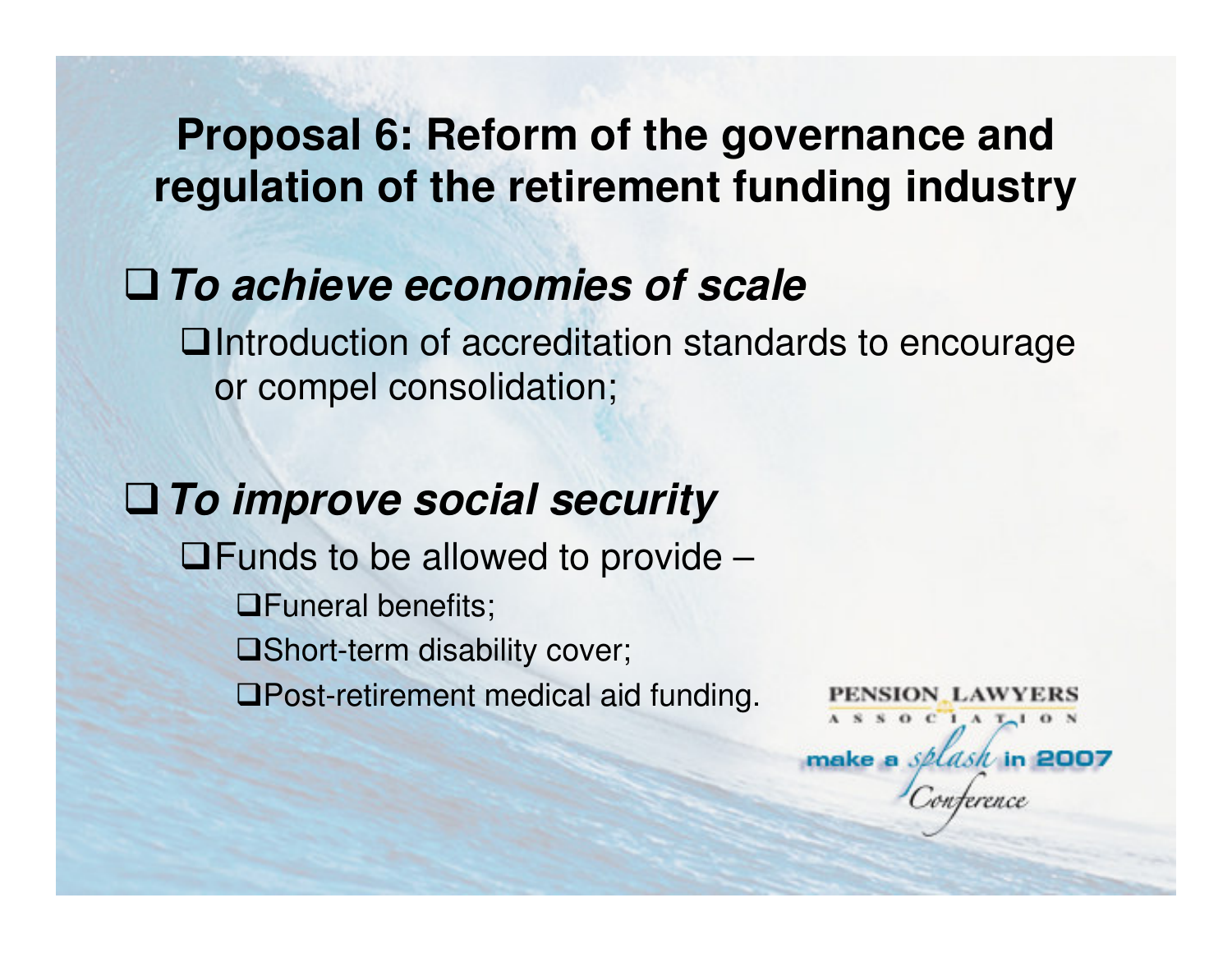# **To protect retirement savings –**

- ■Regulation of amount of contributions which must be allocated to retirement savings;
- Compulsory preservation on change of employment;**O**Portability;
- ■Regulated minimum withdrawal benefits;

**□Restricted deductions.** 

NSION LAWYERS ASSOCIATION make a *splasi* in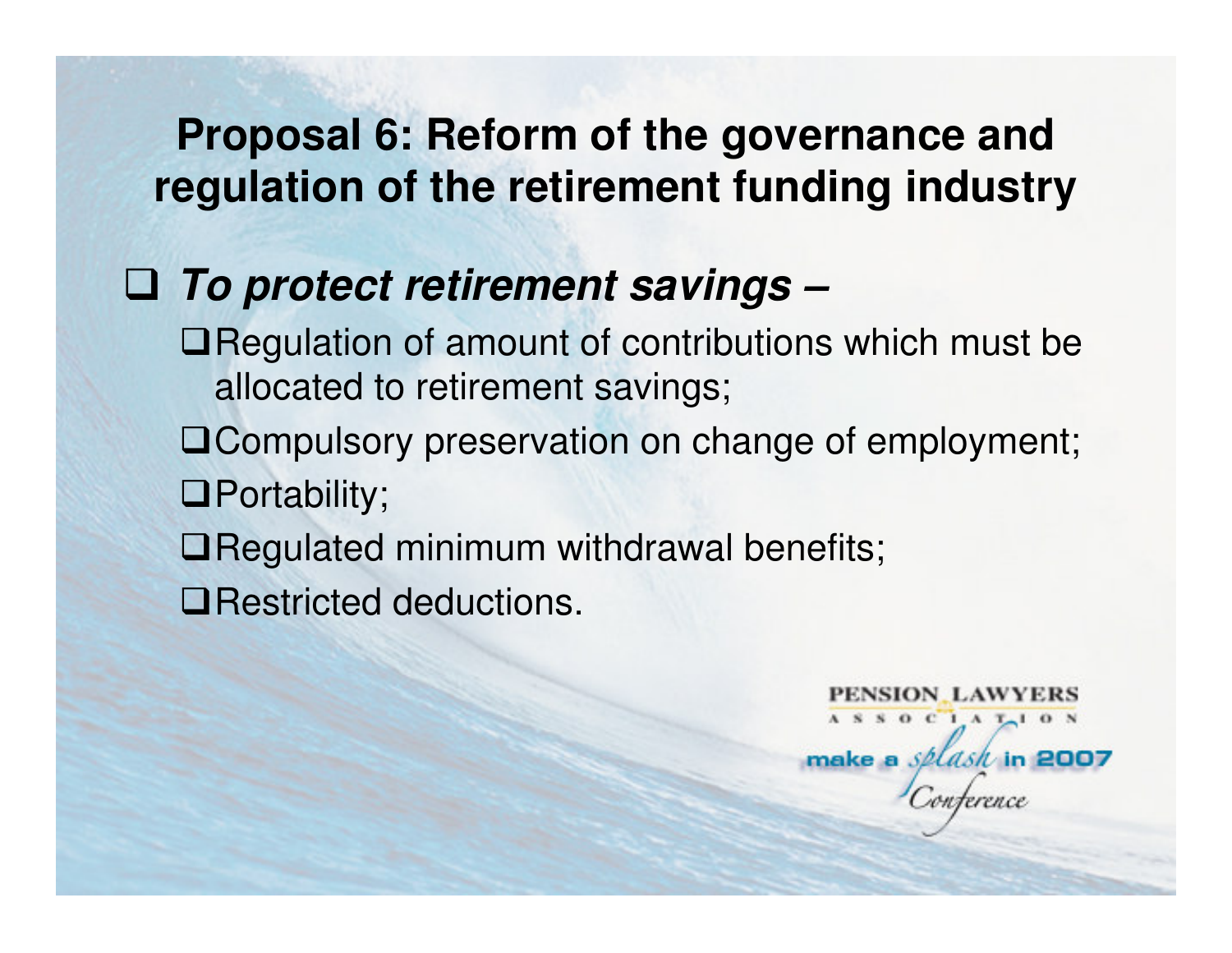### **To minimise leakage –**

 Compulsory preservation on change of employment;Possibly some withdrawals to be permitted on change of employment, after exhaustion of unemployment insurance;

#### **To avoid dissipation**–

 $\square$  Requiring that all funds pay at least some of the benefit on retirement, disablement or death in the form of an annuity;SION\_LAWYERS  $A S S O C A T<sub>1</sub> O S$ 

make a splash in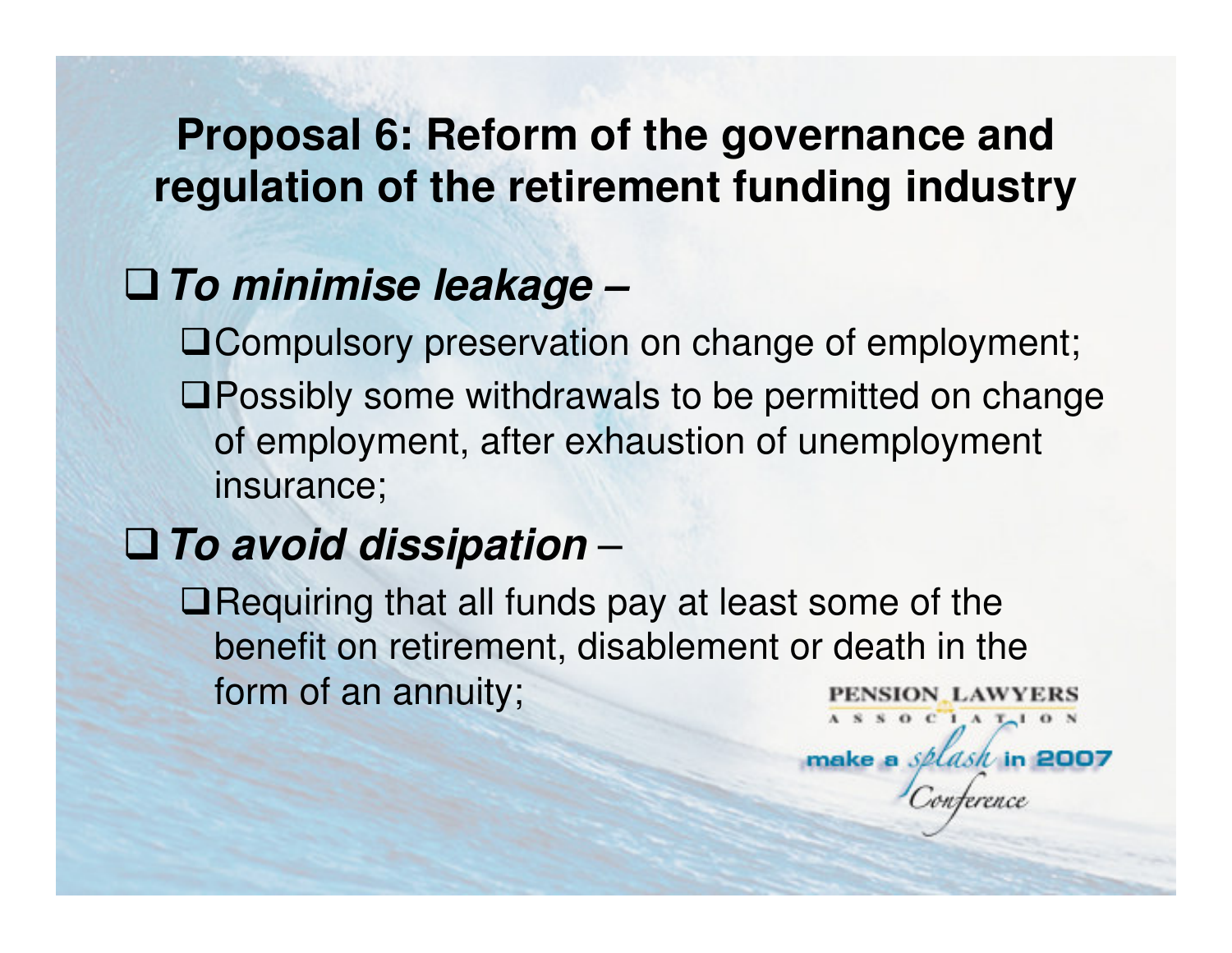### **To improve value of annuities –**

- Making it easier for funds to pay pensions themselves rather than outsource those liabilities;
- $\Box$ Using the national social security fund as a benchmark and competitor;
- □Inflation-linking pension increases;
- Simplifying the distribution of death benefits (without undermining social value of trustee distribution)

PENSION LAWYERS  $S$  O C I A T<sub>1</sub> I O N make a splash in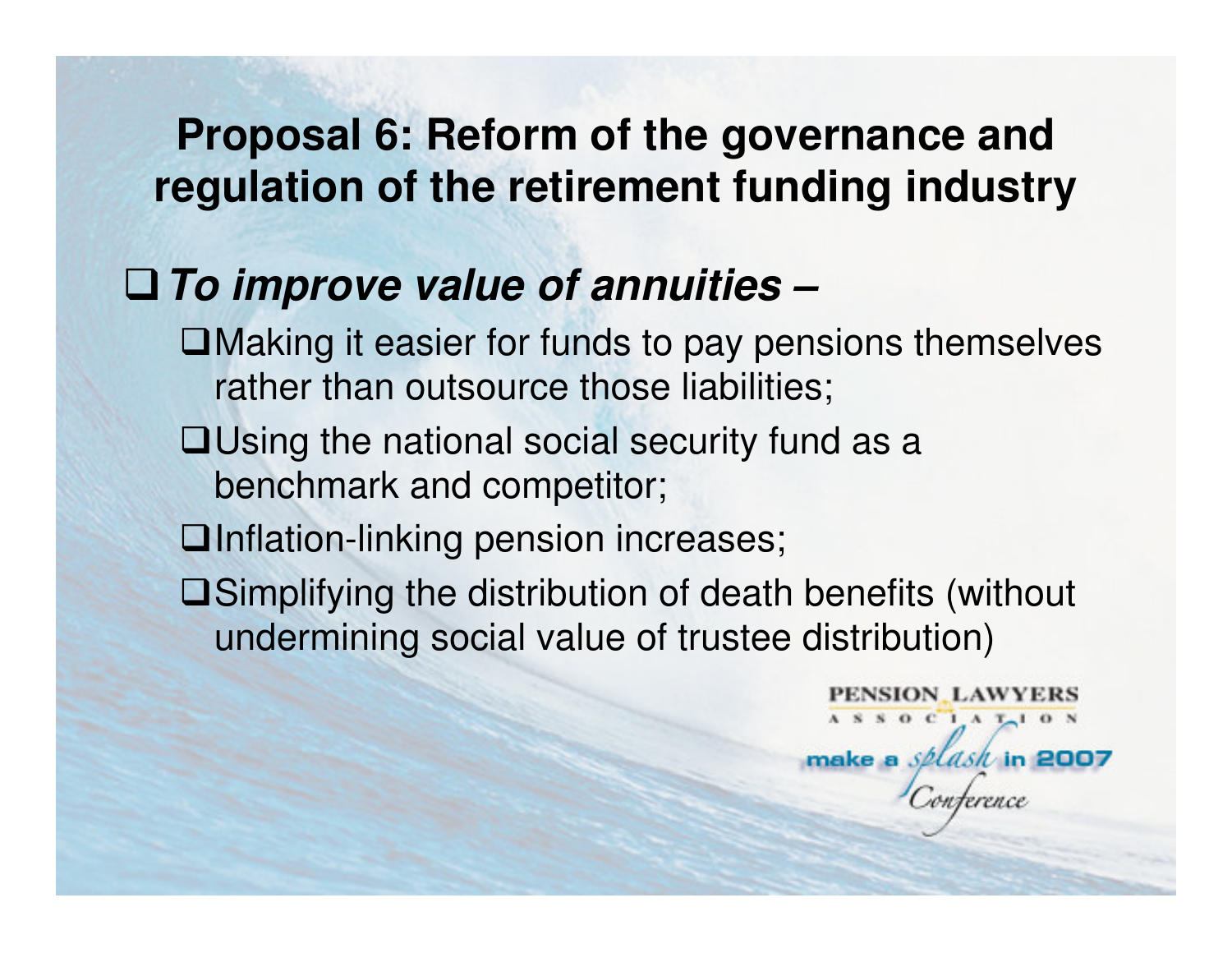# **To protect members and dependants –**

- ■Regulation of death benefits trusts, possibly establishment of "caretaker funds" regulated by FSB; Establishment of unclaimed benefits fund;**□Regulating all funds in terms of single Retirement** Funds Act;
- ■Reforming the institution of the adjudicator's tribunal;

NSION LAWYERS  $S$  O C  $1$  A  $T-1$  O N make a splash in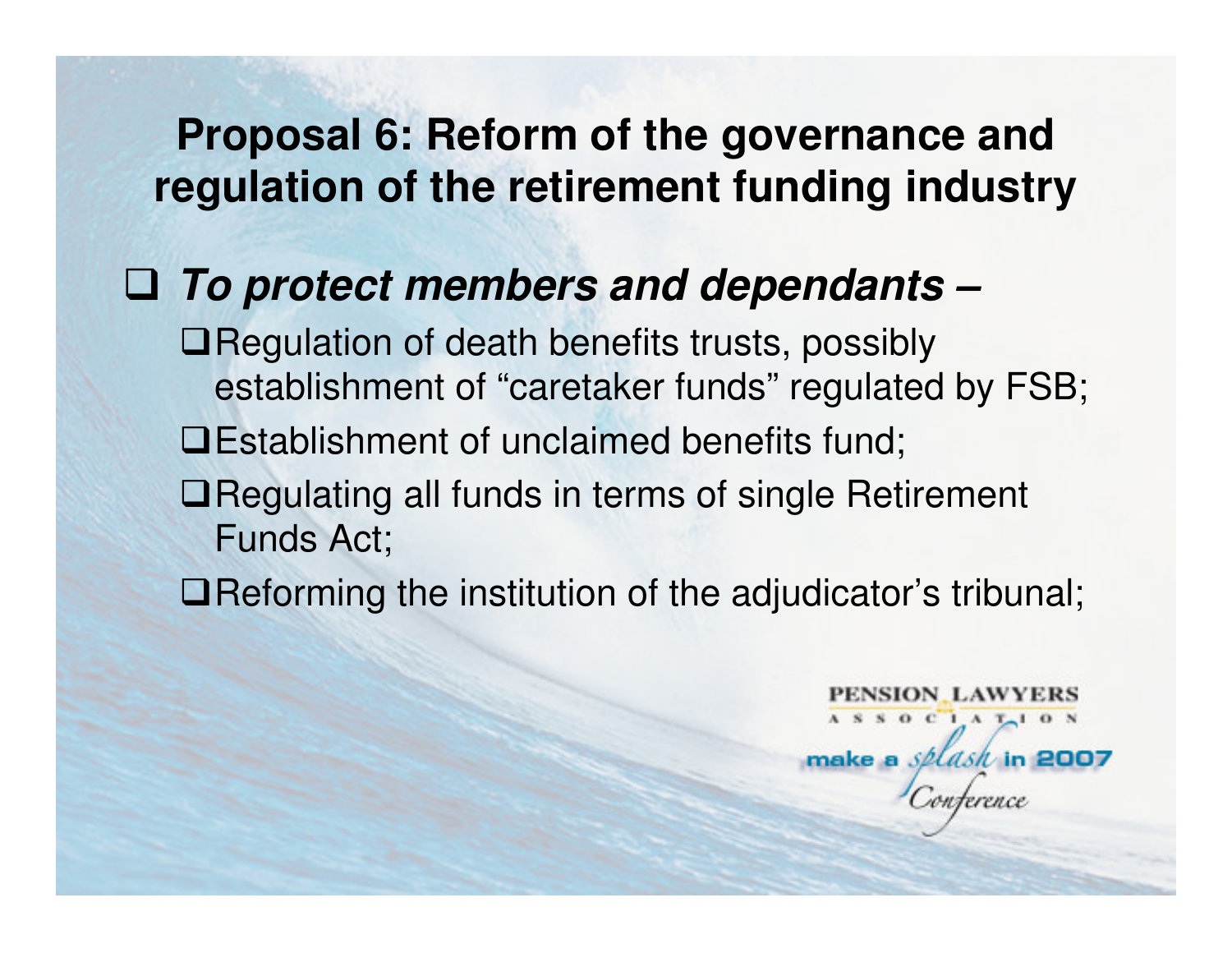#### **To improve standards of fund governance**–

- Improving trustee knowledge and standards of conduct;
- ■More systematic approach to trustee training;
- Introducing role for compliance officer;
- ■Addressing conflicts of interest;
- Adopting special measures for umbrella and retirement annuity funds and one-stop-shops;

SION LAWYERS  $S$  O C I A T<sub>r</sub> I O N

make a splash

**□Setting disclosure standards.**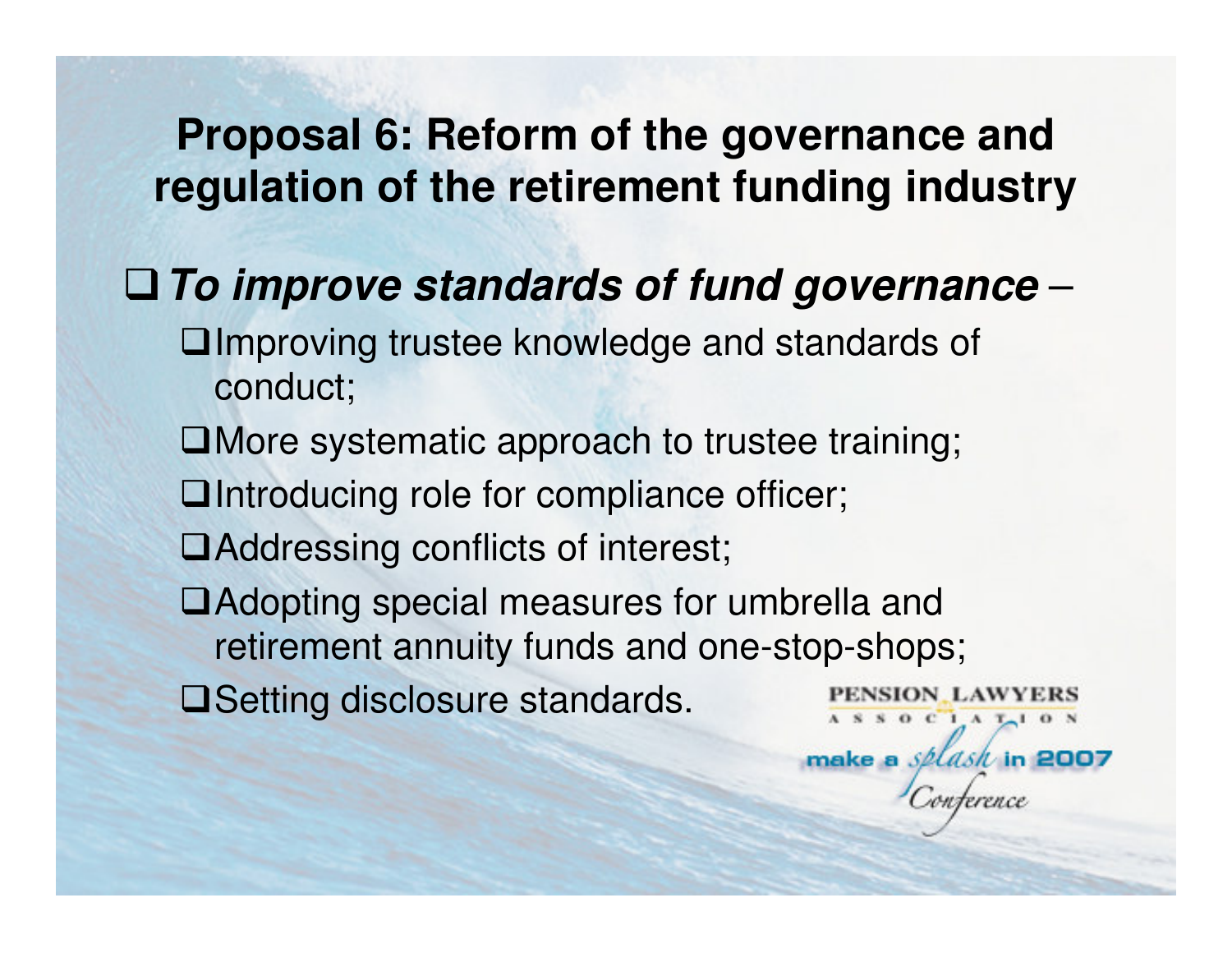#### **Improving financial regulation**–

- Better regulation of funding, valuations and winding up;
- **QPension guarantee fund ?;**
- □ Combining "prudent expert" guidelines and quantitative limits in prescribed investment regulations;
- **QRegulating member investment choice;**

PENSION LAWYERS ASSOCIATION make a splash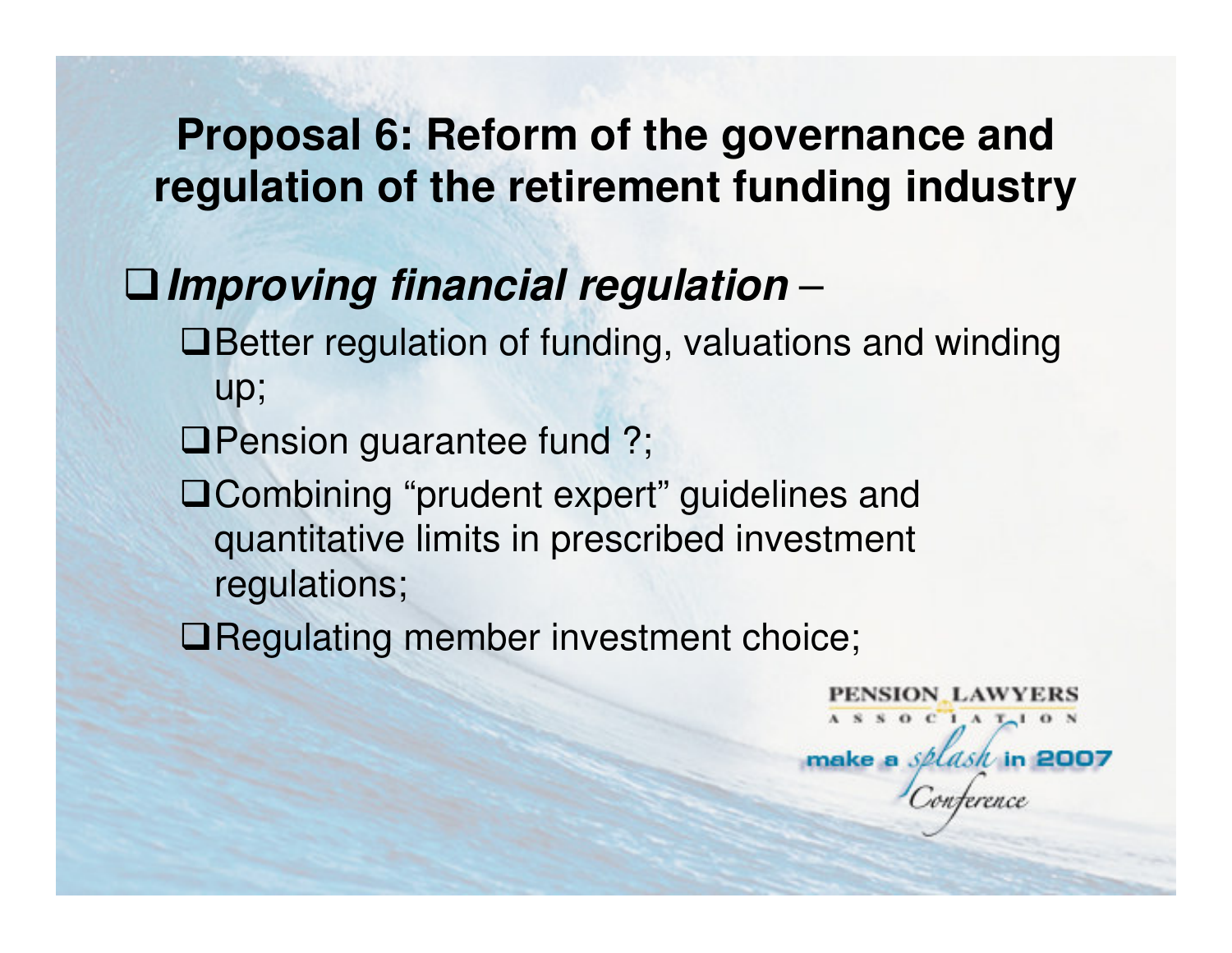#### **Improving financial regulation**–

 Defining "socially responsible investments" and determining how it should be encouraged;

Determining scope for shareholder activism by funds;

 $\Box$ Improving supervision to  $-$ 

Address fraud and conflicts of interest;

□Reduce exposure of members to excessive risk.

PENSION LAWYERS  $S$  O C  $1$  A  $T-1$  O N make a splash in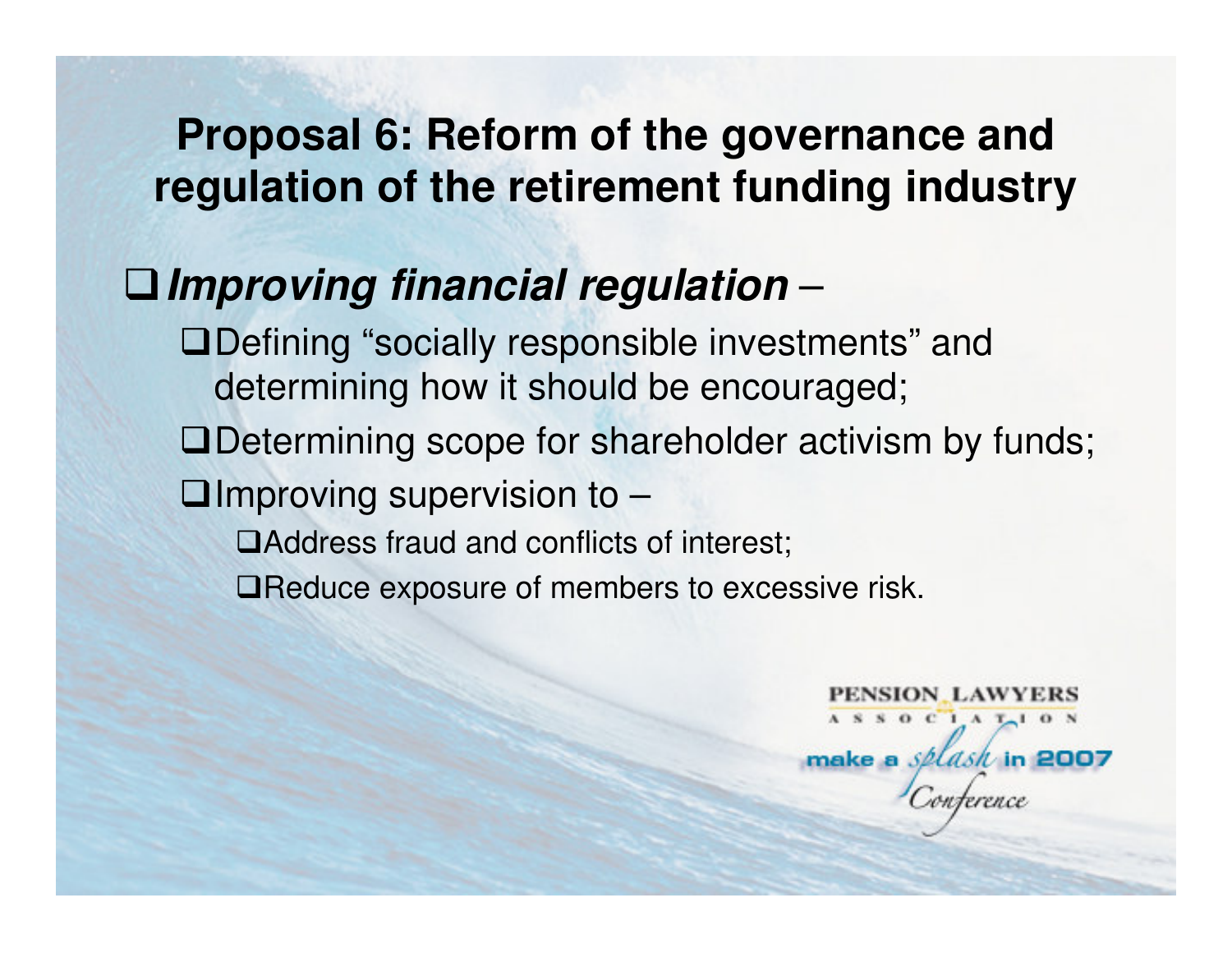### **Proposal 7: Tax reform**

□ Importance of tax incentives: To encourage voluntary additional savings; $\square$  To off-set costs of retirement fund regulation;  $\square$  To promote development of financial markets;  $\square$  To promote stable long-term flow of funds into domestic investment.

> PENSION LAWYERS ASSOCIATION make a splash in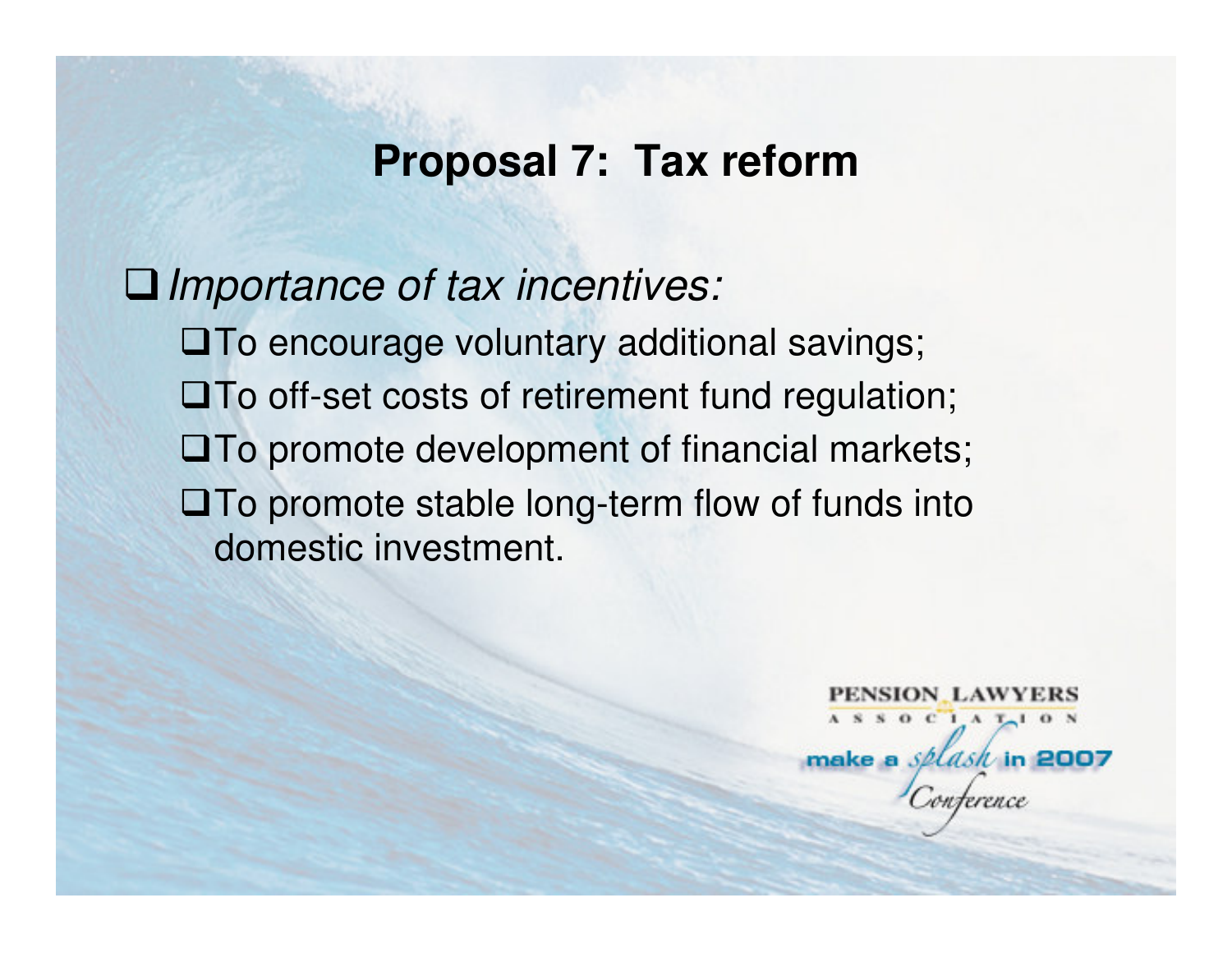### **Proposal 7: Tax reform**

#### **Proposed approach to tax reform**–

- **QEET** but some tax relief on lump sums paid on retirement;
- $\square$  No taxation of benefits for those earning less than R43000 per year;
- Accommodation of those with volatile incomes, with periods of unemployment, with contributions commencing late in career.

PENSION LAWYERS  $A S S 0 C 1 A T<sub>1</sub> 0 N$ make a *splasil* in 2007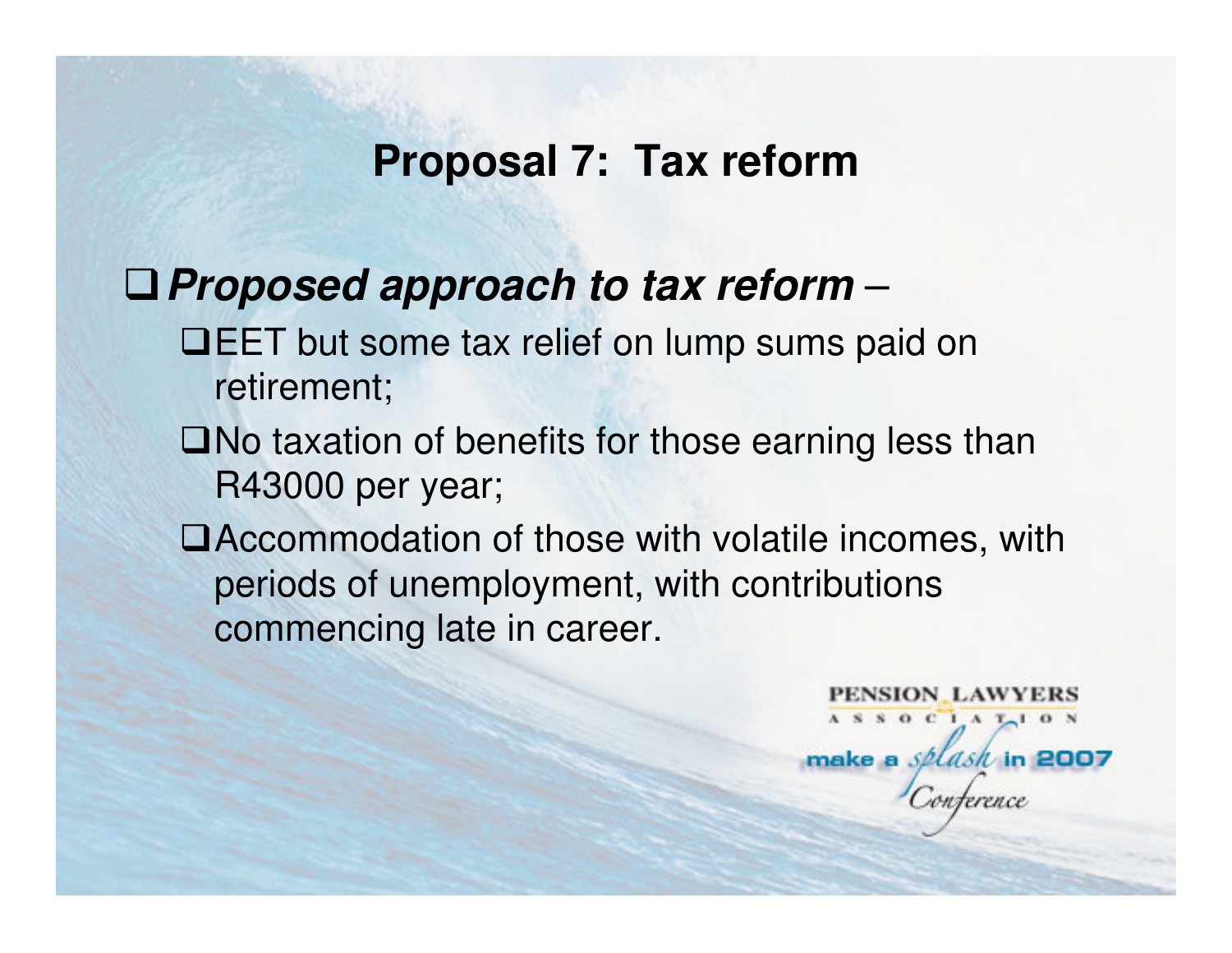### **The Way Forward**

Inter-Ministerial Committee;

- □ Consultation with Labour, Business and other<br>stakeholders during 2007: stakeholders during 2007;
- □ Release of further "technical papers" this month;
- Release of tax paper later this year;
- **□ Establishment of technical committees to investigate and make proposals on specific issues:** make proposals on specific issues;
- **Q Drafting Retirement Funds Bill;**
- **□ Implementation over next 3 years.**

SION LAWYERS  $S$  O C I A T<sub>r</sub> I O N make a splash in